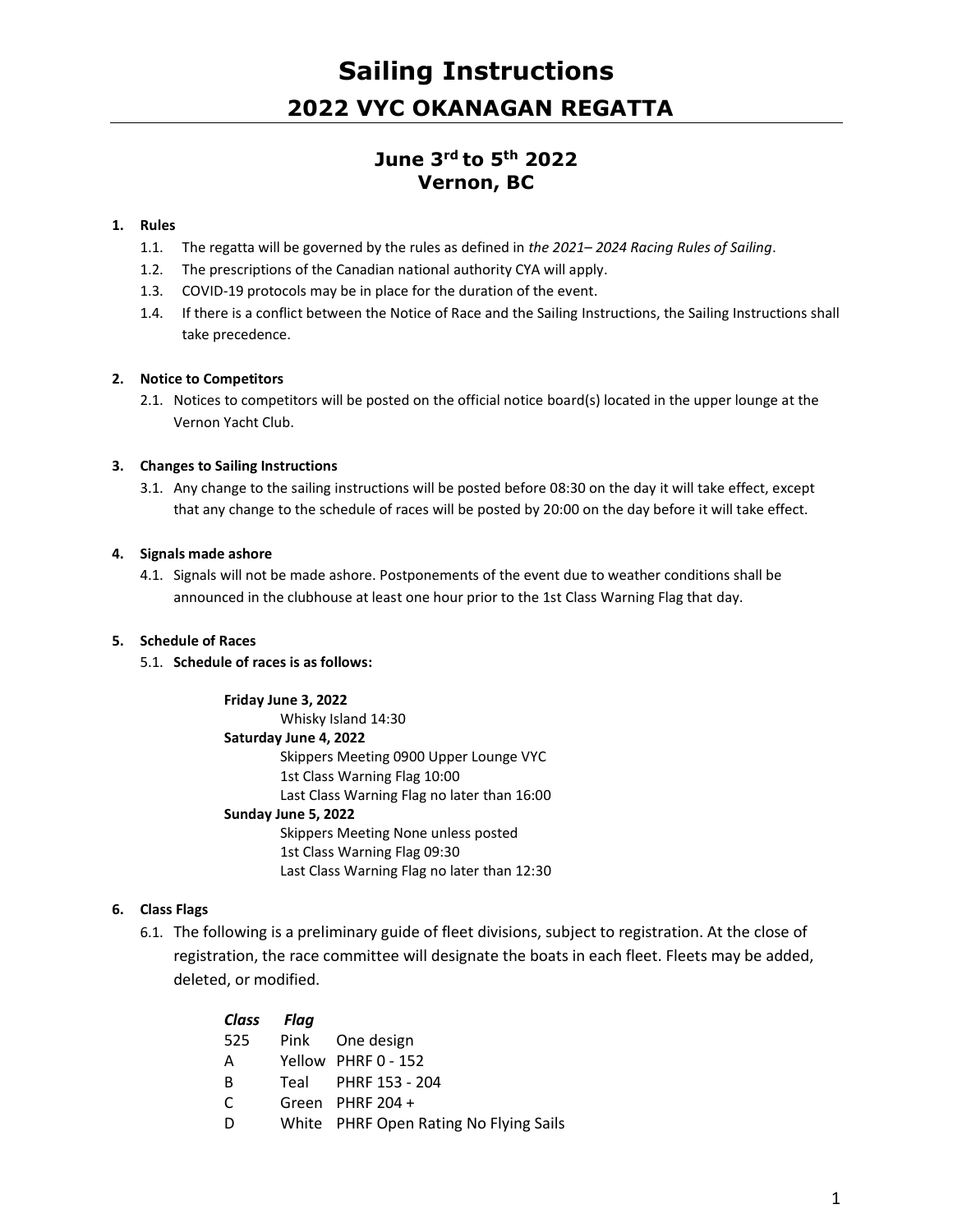- 6.2. The race committee reserves the right to combine fleets should there be less than 4 boats registered in a class.
- 6.3. **Boats sailing in a spinnaker class will be assigned a spinnaker rating whether they choose to fly a spinnaker on not.**
- 6.4. Please note that we may start the fleets in various start sequences and the starts for some fleets may be combined. If some fleets are finished a race and the other fleets have not yet finished, the race committee may start the fleets that have finished already before the other fleets have completed their race. Therefore, please watch the committee boat for your fleet warning flag (indicating another race will be starting) as soon as your fleet has completed its race.

# **7. Racing Areas**

7.1. The racing area will be located in front of the Vernon Yacht Club.

### **8. The Courses**

8.1. The diagrams in Chart A show the approximate positions of the marks.

The courses are below:

| Courses $1 - 6$  |               |                 |  |  |  |
|------------------|---------------|-----------------|--|--|--|
| Course 1         | <b>XBCY</b>   | 1.46 NM approx. |  |  |  |
| Course 2         | <b>XBEYCY</b> | 1.78 NM         |  |  |  |
| Course 3         | <b>XBYDY</b>  | 1.96 NM         |  |  |  |
| Course 4         | <b>XBEYDY</b> | 2.28 NM         |  |  |  |
| Course 5         | <b>XAEYCY</b> | 2.43 NM         |  |  |  |
| Course 6         | <b>XAEYDY</b> | 2.93 NM         |  |  |  |
|                  |               |                 |  |  |  |
| Courses $7 - 12$ |               |                 |  |  |  |
| Course 7         | <b>XCBY</b>   | 1.46 NM         |  |  |  |
| Course 8         | <b>XDYBY</b>  | 1.96 NM         |  |  |  |
|                  |               |                 |  |  |  |

| <b>XDYBY</b>  | 1.96 NM |
|---------------|---------|
| <b>XDYBEY</b> | 2.28 NM |
| <b>XCYBEY</b> | 1.78 NM |
| <b>XDYAEY</b> | 2.93 NM |
| <b>XCYAEY</b> | 2.43 NM |
|               |         |

**Note: All marks are to be left to PORT except X and Y. X refers to a line between the committee boat and X Mark Y refers to a line between the committee boat and Y Mark**

#### **9. Marks**

- 9.1. The starting line will be between the orange flag on CB and the X mark.
- 9.2. The finishing line will be between the blue flag on CB and the Y mark.
- 9.3. Race marks are as follows: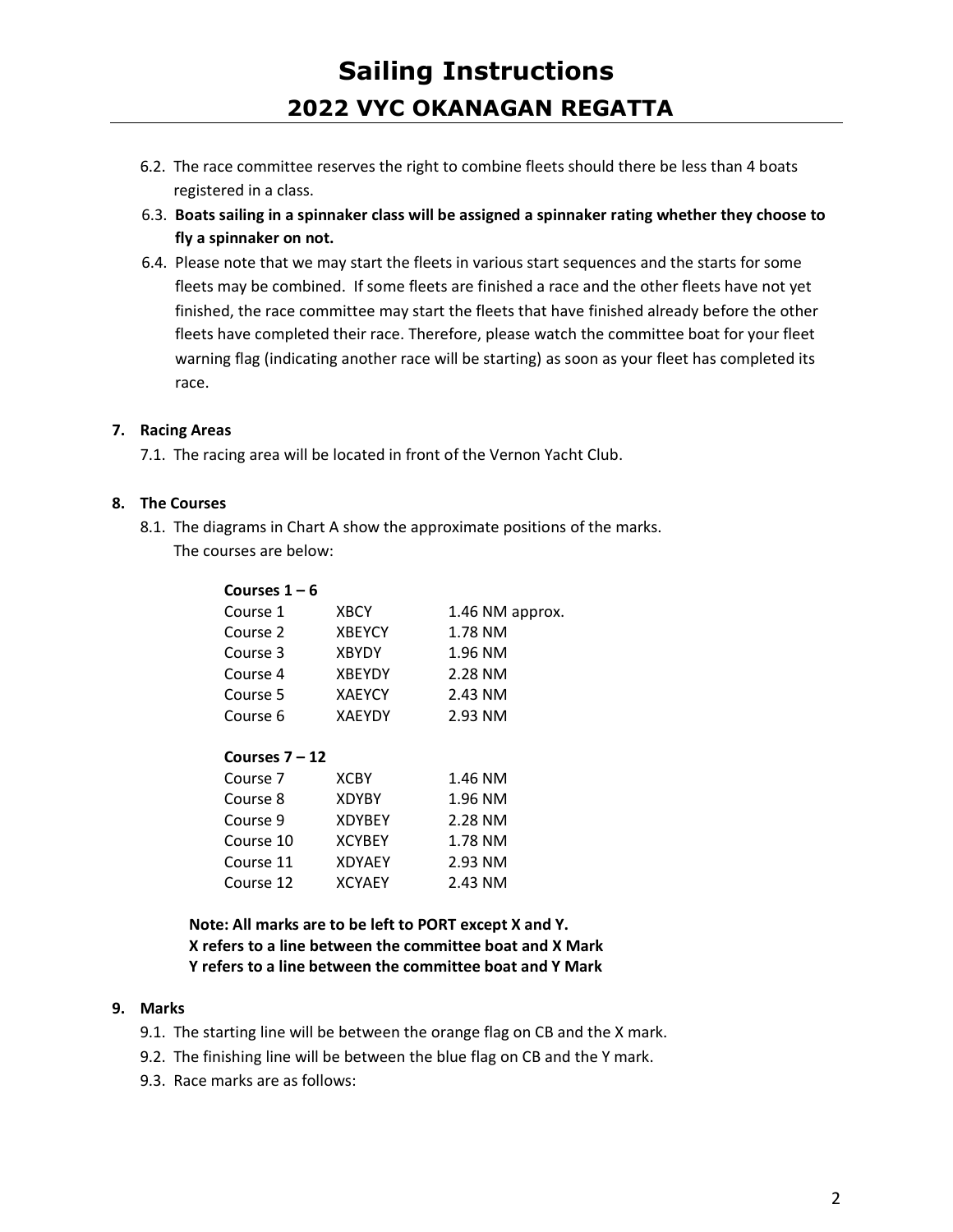Mark 'A' is a yellow tower-shaped racing buoy Mark 'B' is a yellow tower-shaped racing buoy Mark 'C' is a yellow tower-shaped racing buoy Mark 'D' is a yellow tower-shaped racing buoy Mark 'E" is a yellow tower-shaped racing buoy Mark 'X' is a yellow tower-shaped racing buoy Mark 'Y' is a yellow tower-shaped racing buoy

# **10. The Start**

10.1. Races will be started by using rule 26 with the warning signal given 5 minutes before the starting signal.

| <b>Signal</b>             | <b>Flag</b>           | Sound   | <b>Time to Start</b> |
|---------------------------|-----------------------|---------|----------------------|
| <b>Warning Signal</b>     | Class Flag Up         | 1 sound | 5 minutes            |
| <b>Preparatory Signal</b> | Preparatory Flag Up   | 1 sound | 4 minutes            |
| One minute signal         | Preparatory Flag Down | 1 sound | 1 minute             |
| <b>Start Signal</b>       | Class Flag Down       | 1 sound | 0 minute             |
|                           |                       |         |                      |

- 10.2. To alert boats that a race or a sequence of races will begin soon, a series of short sounds may be made one minute before a warning signal is made
- 10.3. Boats whose warning signal has not been made shall avoid the starting area.
- 10.4. A boat starting later than 4 minutes after her starting signal will be scored Did Not Start without a hearing. This changes RRS A5.1 and A5.2.

### **NOTE: BOATS SHALL NOT CROSS THE START LINE UNLESS THEY ARE IN THE STARTING SEQUENCE. BOATS DOING SO WILL BE SCORED DNF**

# **11. Change of the next leg of the course**

- 11.1. To shorten the course, the race committee will display Flag S with two sounds and place a race committee boat with Flag S at the new finish mark
- 11.2. Boats shall pass between the race committee boat signaling the change and the nearby mark, leaving the mark to port and the race committee boat to starboard, changing rule 28.1

# **12. The Finish**

12.1. The finish line will be between a staff displaying a blue flag on the committee boat and Mark Y to the south of the committee boat.

# **13. Time Limits**

13.1. Time limits are as follows:

| Class | Time limit |
|-------|------------|
| All   | 90 Minutes |

13.2. Boats failing to finish within 30 Minutes after the first boat of their fleet sails the course and finishes will be scored Did Not Finish. This changes rules 35 and A4.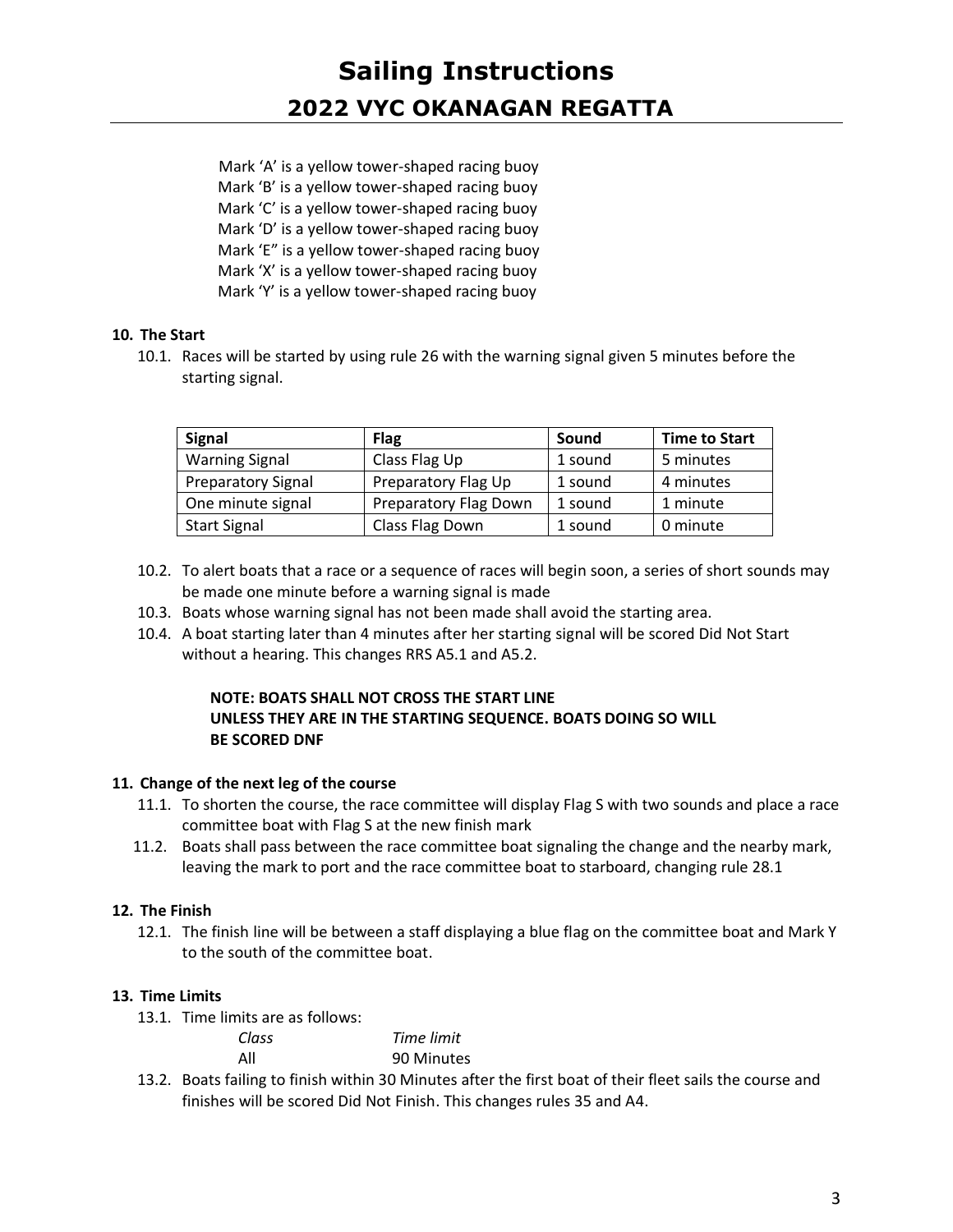### **14. Protests and Requests for Redress**

- 14.1. Competitors are requested when finishing to inform the Committee Boat if they are intending to file a protest. Failure to do so will not affect the validity of a protest but is requested as a courtesy.
- 14.2. The protest time limit is 45 minutes after the committee boat has docked at the conclusion of the day's racing. The time will be posted on the official notice board.
- 14.3. Protest forms are available at the race office.
- 14.4. Notices will be posted no later than 30 minutes after the protest time limit to inform competitors of hearings in which they are parties or named as witnesses. Hearings will be held in the club house, beginning at the time posted.

### **15. Score**

- 15.1. The Low Point scoring system of Appendix A will apply.
	- DNF Number of yachts started plus 1
	- DSQ Number of yachts in started plus 2
	- DNS Number of yachts registered in fleet plus 3
	- OCS Number of yachts started plus 2
- 15.2. Scoring will be calculated using Time on Distance except for the 525 class which will be scored using actual time.
- 15.3. When fewer than 4 races have been completed, a boat's series score will be the total of her race scores.
- 15.4. When 4 or more races have been completed, a boat's series score will be the total of her race scores excluding one of her worst scores for every 4 races completed.

### **16. Safety Regulations**

16.1. A boat that retires from a race shall notify the race committee as soon as possible.

### **17. EQUIPMENT AND MEASUREMENT CHECKS**

- 17.1. A boat or equipment may be inspected at any time for compliance with the class rules and sailing instructions. On the water, a boat can be instructed by a race committee measurer to proceed immediately to a designated area for inspection
- 17.2. For all Classes handicapping will be by B.C. Sailing PHRF. The VYC handicapper reserves the right to assign handicaps to yachts which do not have a current B.C. Sailing PHRF certificate. The race committee reserves the right to assign yachts to certain fleets.

### **18. Radio Communication**

18.1. Except in an emergency, a boat that is racing shall not make voice or data transmissions and shall not receive voice or data communication that is not available to all boats.

### **19. Prizes**

- 19.1. Prizes will be given as follows:
	- 1st 2nd and 3rd Whisky Island 1st 2nd and 3rd in each Fleet